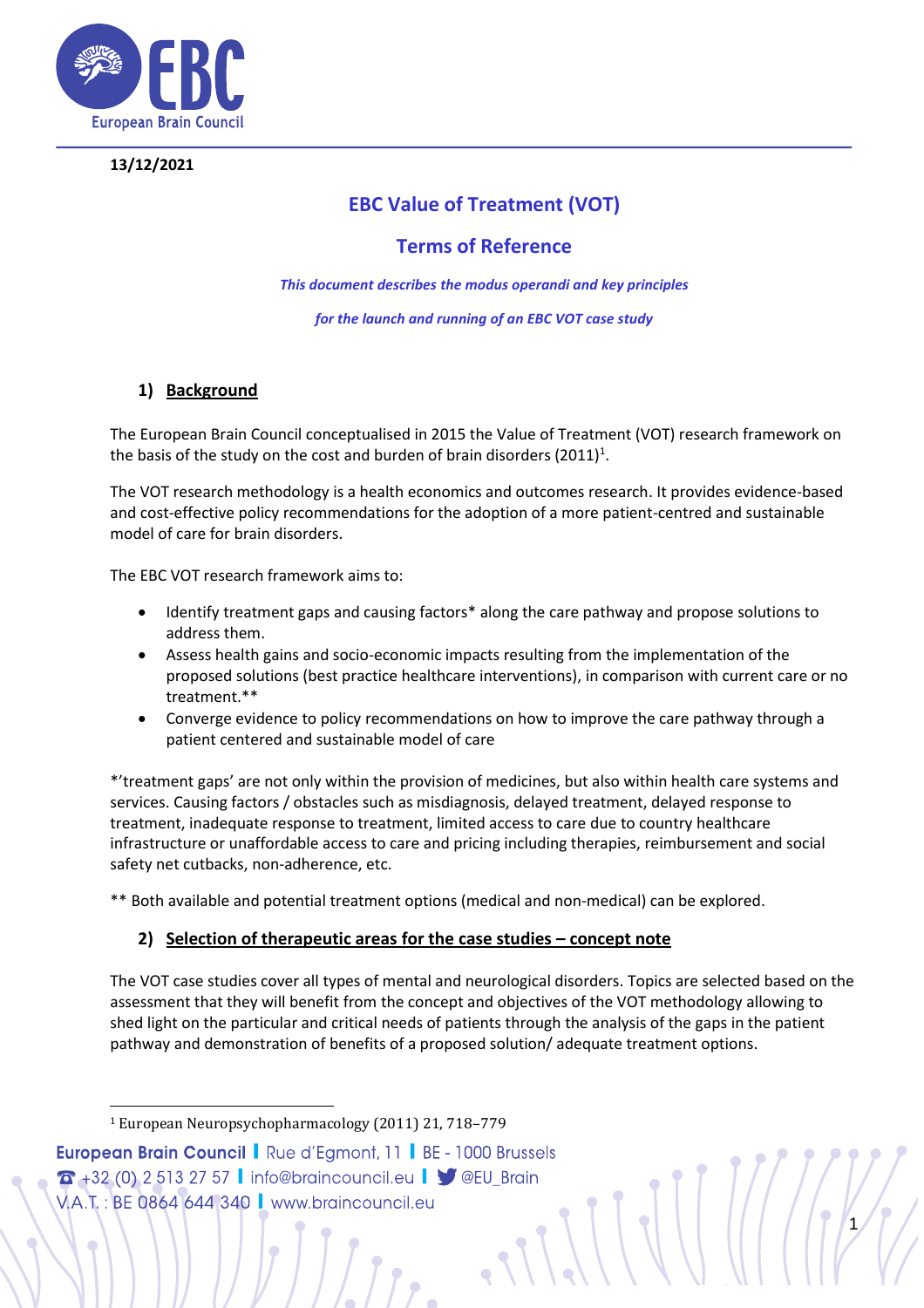

Topics are proposed by EBC member societies - scientific societies and patient organisations. They provide the mandate to EBC to start the project.

A concept note with a preliminary outline of the scope of the proposed study including required expertise (societies to be invited to contribute and identification of health economist and patient representatives) as well as budget estimate and funding sources is prepared by EBC in coordination with the society/experts proposing a new topic. The concept note is discussed and approved at an EBC General Assembly.

## **3) Governance of case studies**

The EBC Board is the highest decision-making body for all case studies. It has sign off authority, validates and approves scopes and outcomes of studies.

A working group is established for each case study. It is composed of experts nominated<sup>2</sup> by EBC member societies and organisations, patient organisation representatives and industry partners. Industry representatives contribute in an advisory capacity (cf point 'support from industry').

The working group is responsible for the design and running of the case studies including the economic modelling. A health economist is part of the working group and can be proposed by an EBC member society involved. The health economist is involved from the onset of the study (phase 1: scope definition). EBC will be responsible for signing the contract with the subcontracted health economist in close collaboration with the working group. Case studies are analysed in collaboration with experts from the EBC's scientific societies in line with the research framework, applying empirical evidence from different European countries.

Preferably, the working group should not exceed 8-10 members: 1 leader (clinician), 1 secretary should be nominated. In addition: 1 industry representative, 1 patient representative, 1 health economist and other experts (eg. clinician, epidemiologist, etc.). A patient representative must be included in the working group.

All working group members are volunteers usually with no financial compensation for their contribution with the exception of the health economist who is subcontracted. On a case-by-case basis, this can be considered also for members of the working group for dedicated tasks such as the literature review.

Each working group has a leader responsible for the scientific coordination who works jointly with an EBC Project Manager in charge of the general coordination of the case study. Support from the EBC project Manager includes the following tasks, applicable on a case-by-case basis:

- provide insight to the research conducted by the working group and support for the understanding and implementation of the VOT methodology designed by EBC
- support the drafting of deliverables: concept note, scope document (phase 1), final EBC report with a synthesis of the results according to planned timelines
- contribute to the drafting of the research protocol and review the manuscript (proposing modifications, discussing the research data analysis and conducting literature review as appropriate); this contribution is being acknowledged (authorship).

 $\frac{1}{2}$ 

**European Brain Council |** Rue d'Egmont, 11 | BE - 1000 Brussels  $T + 32$  (0) 2 513 27 57 | info@braincouncil.eu |  $\blacktriangleright$  @EU\_Brain V.A.T.: BE 0864 644 340 | www.braincouncil.eu

<sup>&</sup>lt;sup>2</sup> As expert nominated by the EBC member society or organisation, the expert contributes on behalf of the nominating society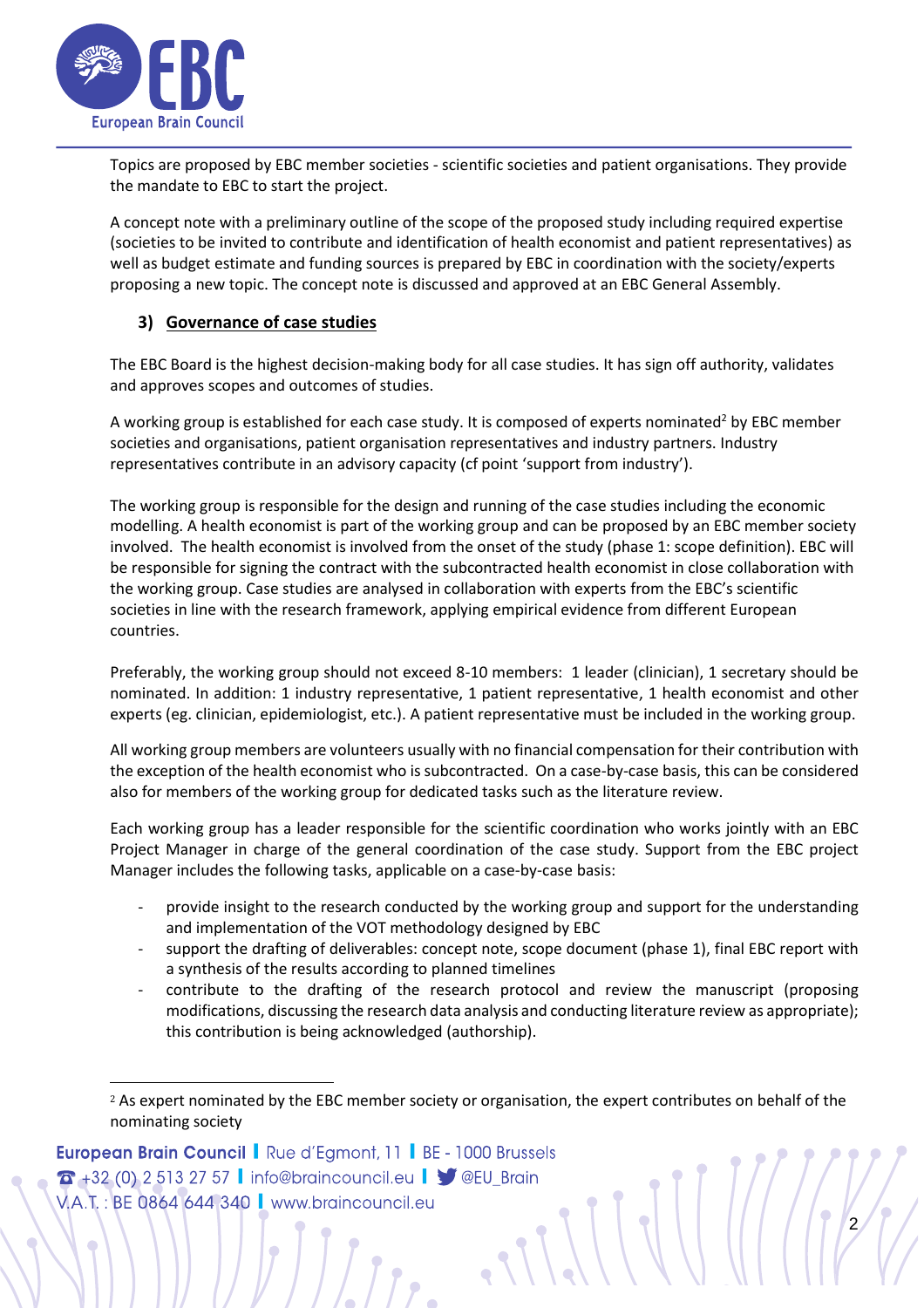

- prepare and organise bi-monthly research updates and joint technical meetings with other case study groups when deemed useful at the time of presenting preliminary results from case studies
- design and implement the communication and advocacy plan in collaboration with group and EBC communication department
- draft contracts with subcontractors (e.g. health economist) to be signed by EBC Executive
- manage budget
- liaise with external experts and organisations working in the area of the study

Contributions from the experts and EBC will be acknowledged in the scientific publications and in the final policy papers. Authorship in the scientific publications will be discussed in the working group ideally at the start of the research phase (phase 2). In addition, EBC Executive Committee members are on an ad-hoc basis invited in contributing to the review of the scientific papers in neurology or in psychiatry, in such a case they are automatically included as co-authors.

The figure below illustrates the collaboration between all actors in the study.



## **4) Phases of studies and deliverables**

Each working group will run its work through 3 phases: 1) scoping, 2) qualitative and quantitative research, 3) final results, publication and policy recommendations.

### **Phase 1: scope of the study/ deliverable: document outlining scope of the study (3-6 months)**

The scope of the study describes the state of knowledge on the issue, the objectives and the policy/research area that will be addressed. A template (see Annex 1) is provided by EBC with the outline of the key components of the scope to facilitate the work under this phase. These include:

 $\frac{1}{3}$ 

a. The focus (specific disorder or focus if transversal issue)

```
European Brain Council | Rue d'Egmont, 11 | BE - 1000 Brussels
T + 32 (0) 2 513 27 57 | info@braincouncil.eu | \sqrt{\ } @EU_Brain
V.A.T.: BE 0864 644 340 | www.braincouncil.eu
```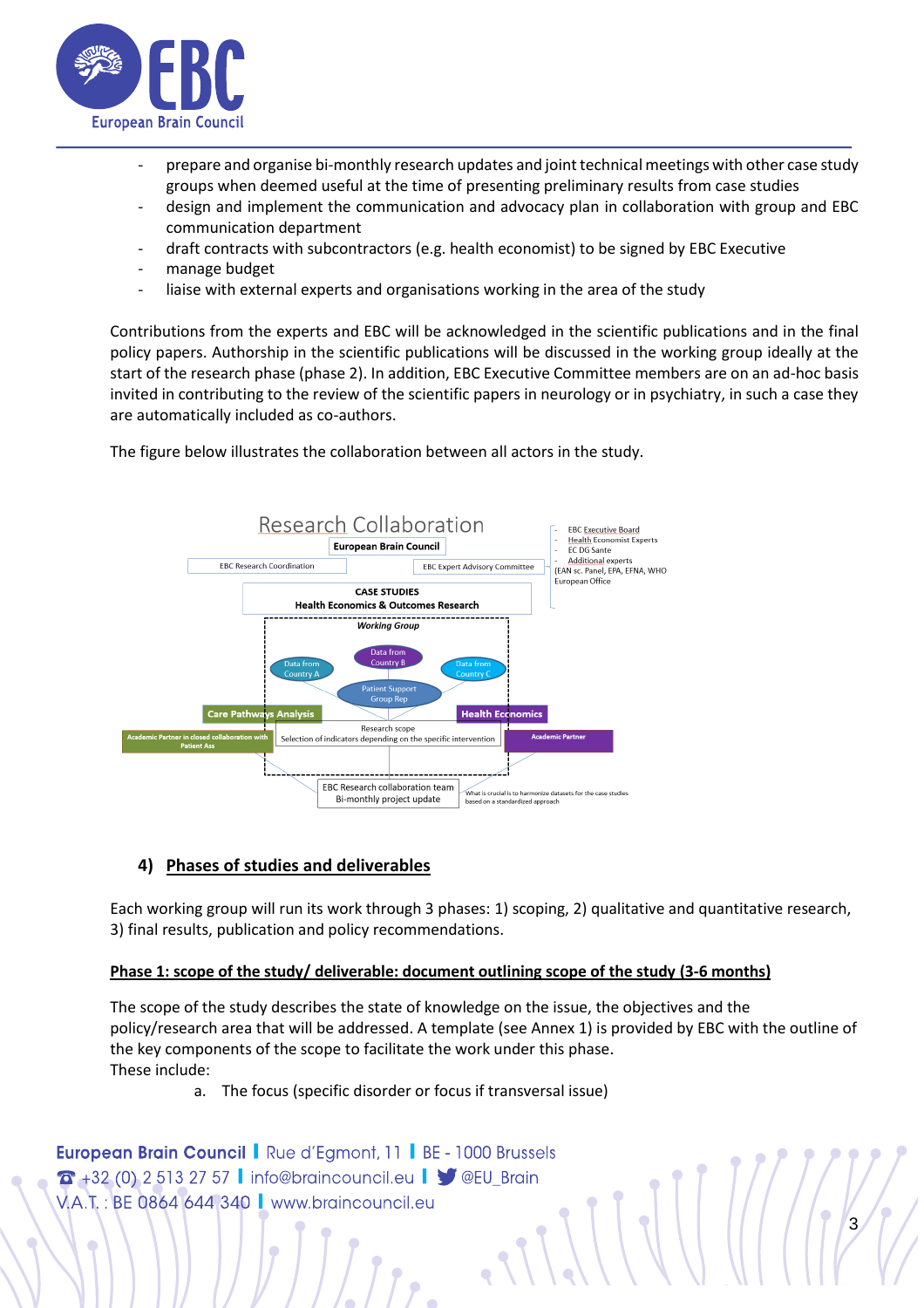

- b. The objectives: outline of the comparator and hypothesis: proposed solution to address key identified gaps in the patient pathway
- c. The target patient population
- d. Healthcare settings (e.g. Inpatient /outpatient interventions)
- e. The segments of the patient journey (prevention/diagnostic/ treatment/rehabilitation, etc.)
- f. European countries selected for case study analysis (min 3 known to have different healthcare systems /patterns)
- g. Working group composition (including which patient group)
- h. Economic partner for the economic evaluation
- i. Journal for publication
- j. Funders and budget breakdown (cf point 'funding')

The scope document/ completed template is validated by the EBC Board.

## **Phase 2: Research - Patient pathway analysis and economic evaluation (15 months)**

Qualitative and quantitative research is undertaken for the purpose of defining the patient pathway and performing the economic evaluation.

1 - Care Pathway Analysis

Phase two starts with the patient pathway analysis. The patient pathway aims to understand how patients proceed through the care delivery system. It outlines the major gaps/constraints highlighting in particular those that will be addressed in the study. It includes:

1. Assessment of the treatment gaps in patient pathway (mapping) "issues": highlight of 3 to 5 gaps "barriers" to care, input from experts

2. Literature review of care pathways including existing guidelines and policies review.

3. Care pathways survey from both perspectives (clinician and patient\*) are performed when needed surveying the target population in the target countries (using patient suggested outcomes measurement EQ5D, PROM and PREM)

4. Outline of the proposed solution to improve the current situation

### 2 – Economic Evaluation

The economic evaluation includes an analysis of:

- costs and burden of disease associated with the identified gap(s)

- socio-economic impact (costs and health benefits) of closing/reducing the gap via the proposed/identified solution (outcomes measure to capture eg. the reduction in morbidity, QALY gained, reduction of lost follow-up, reduction of unplanned hospital admission, …). Interventions are compared and a decision is

**European Brain Council | Rue d'Egmont, 11 | BE - 1000 Brussels** 4  $\sigma$  +32 (0) 2 513 27 57 | info@braincouncil.eu |  $\blacktriangleright$  @EU\_Brain V.A.T.: BE 0864 644 340 | www.braincouncil.eu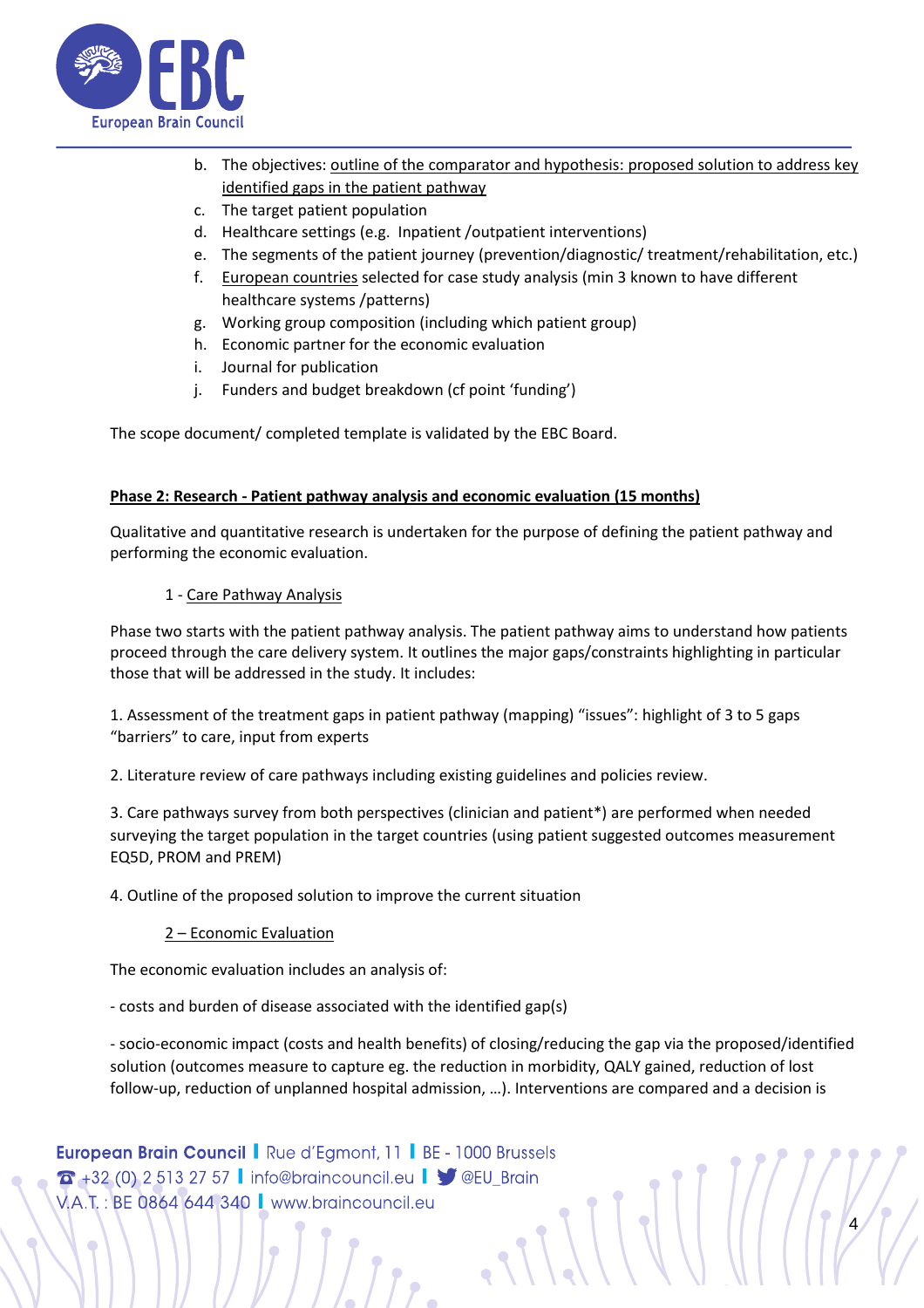

taken based on defined indicators on either conducting a cost-effectiveness analysis, a cost-consequences analysis or a cost-utility analysis.

## **Phase 3: Results/ Deliverables: scientific report, poster, manuscript for publication, final report with policy recommendations (6-9 months)**

The results outline and generalise the findings from the case studies.

A stakeholder meeting is organised with preliminary findings during which experts and disciplines outside the working group are invited to provide feedback. Preliminary results can be communicated at relevant congresses as and when appropriate.

The working group is in charge of drafting the scientific report with results and description of the care pathway analysis and the economic modelling. The working group decides if there is one paper combining the care pathway analysis and the economic modelling or two separate papers.

In addition to the scientific paper, a poster is produced outlining results from the care pathway analysis and the economic evaluation. A template for the poster is provided by EBC (cf annex 2).

The working group is in charge of drafting the manuscript for the publication of the results in the most appropriate scientific journal. A template is provided by EBC for the manuscript (see annex 3). The care pathway analysis and the economic modelling can be published in one or two separate papers. The working group determines the authorship for the publication and the journal(s) in which it wants the manuscript to be published.

EBC is in charge of drafting a final report with the policy recommendations in close collaboration with the working group. A communication and advocacy plan is developed by EBC including activities to engage with EU policy makers (eg. event in the European Parliament, multistakeholder workshop).

## **5) Funding and timeframe of case studies**

Possible funding sources must be indicated at the time of the submission to EBC of the concept note on the proposed topic.

A detailed breakdown of the cost estimates for the research phase (phase 2) and results phase (phase 3) must be included in the document outlining the proposed scope (phase 1) of the approved study topic.

The study can start when funding is secured. A threshold is fixed at 250.000 EUR to cover the three phases.

Studies are expected to run over a 2 ½ - 3 -year period. Longer timeframes can be foreseen when needed.

## **6) Industry support and acknowledgment**

As per EBC rules on its collaboration with industry, industry can be a partner on a project basis including VOT case studies related to their area of interest. In this case, support, should be obtained from several partners ideally three and minimum two for each study.

Industry partners providing funding support may participate in project meetings as member of the working group and contribute with expertise and knowledge.

 $\frac{1}{2}$ 

**European Brain Council |** Rue d'Egmont, 11 | BE - 1000 Brussels  $T + 32$  (0) 2 513 27 57 | info@braincouncil.eu |  $\blacktriangleright$  @EU\_Brain VA.T.: BE 0864 644 340 | www.braincouncil.eu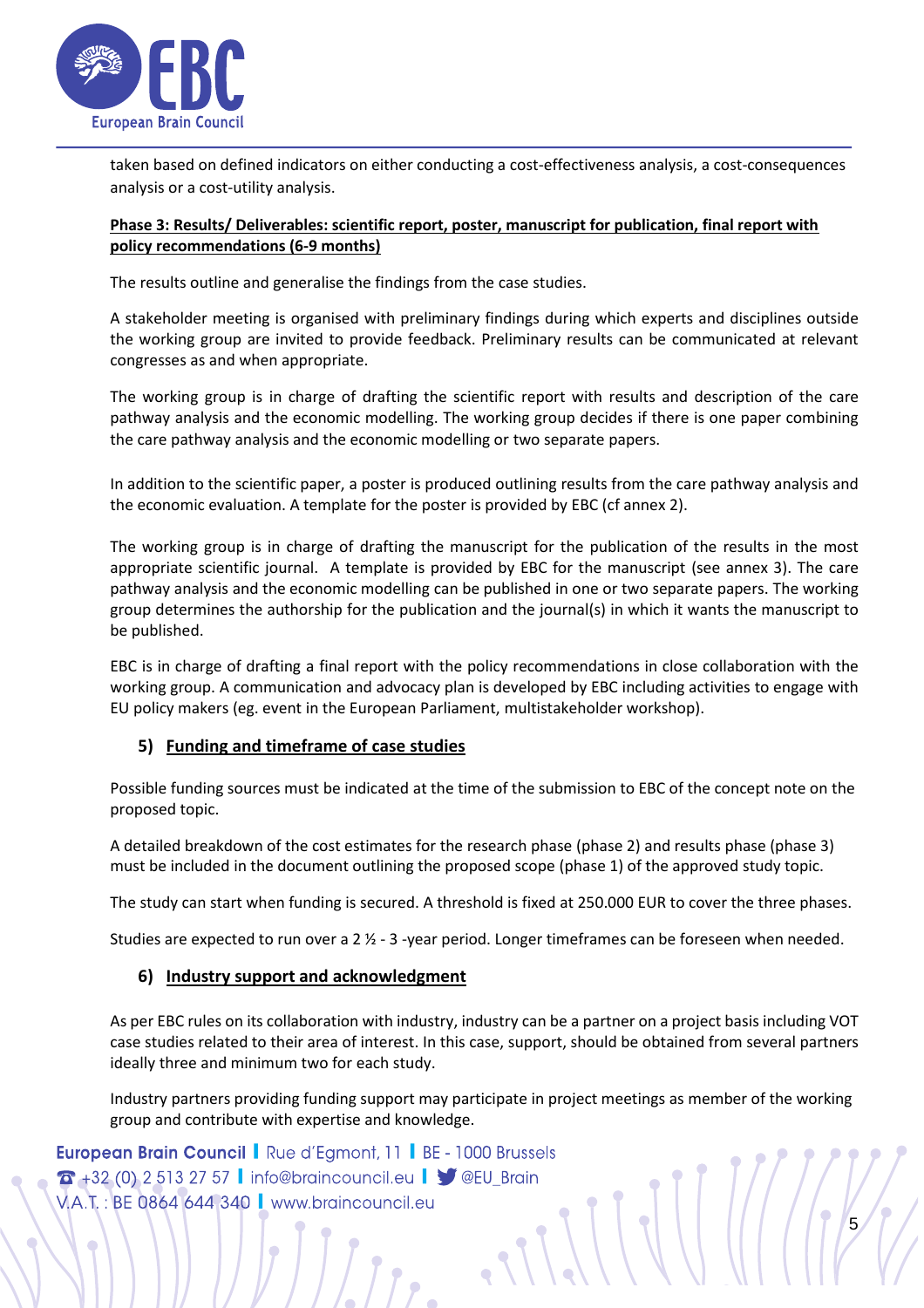

Industry representatives may also be included in the list of authors in the scientific publications resulting from the project.

Industry experts will be asked to notify EBC as to whether they would like to be included as a co-author in the care pathway analysis and the economic modelling scientific publications as well as the EBC final paper.

Industry support is acknowledged on the EBC VOT dedicated webpage. It is also acknowledged on study public deliverables (scientific report, poster, publication, final report with policy recommendations).

Authorship and acknowledgement on the various deliverables are openly discussed on a case-by-case basis in the working group with the working group leader having the final say.

Decision-making roles always remain with the experts nominated by EBC members and non-commercial partners involved.

**European Brain Council | Rue d'Egmont, 11 | BE - 1000 Brussels** 6 6 +32 (0) 2 513 27 57 | info@braincouncil.eu | 9 @EU\_Brain V.A.T.: BE 0864 644 340 | www.braincouncil.eu

Ċ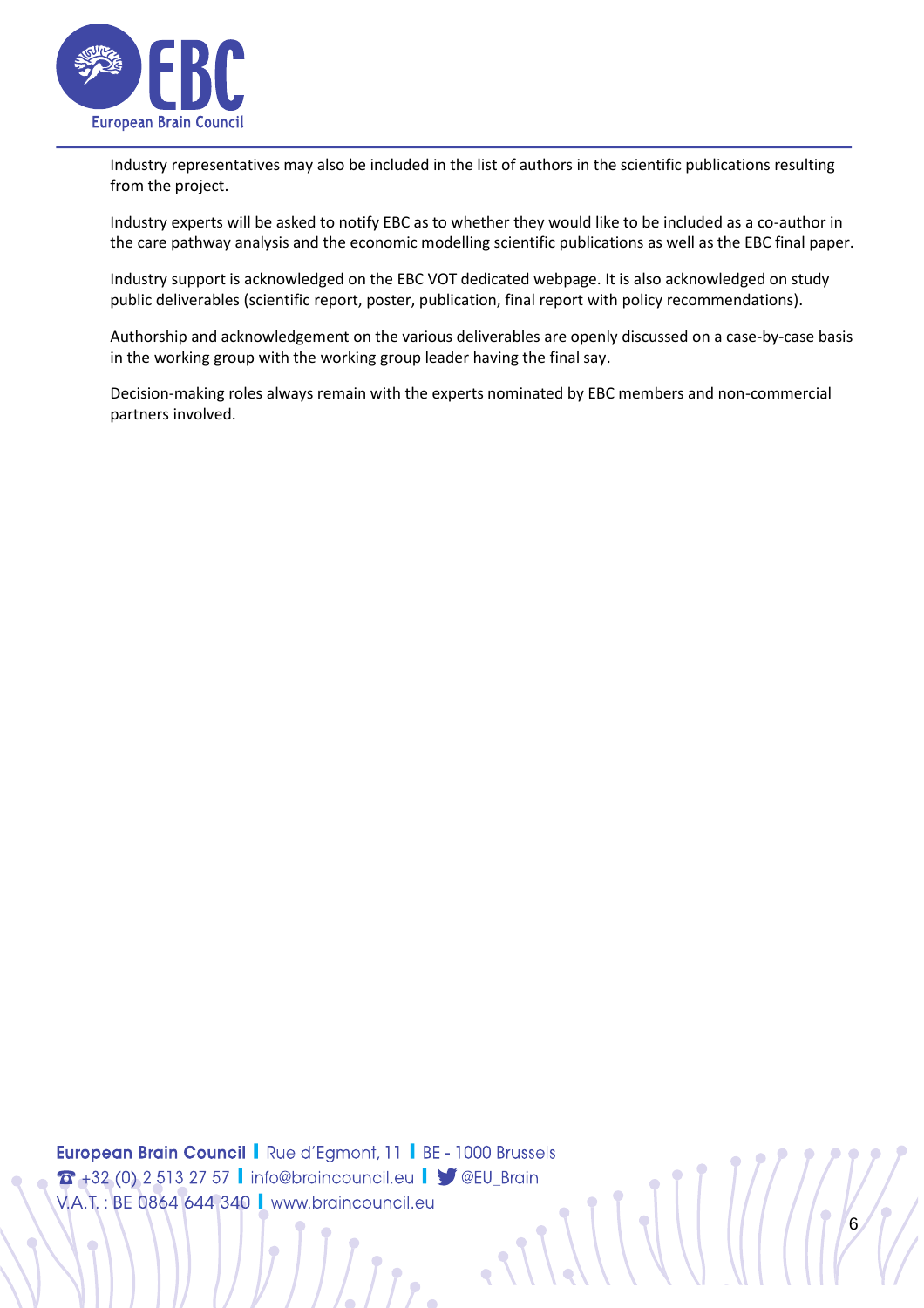

#### **ANNEX 1 – Template – Phase 1 – scope of the study**

#### **EBC Value of Treatment project**

#### **Methodology: Proposed template for working group discussion (Phase 1)**

**Case study:** 

**Note:**

**As part of phase 1, this template will be discussed during a preliminary working group TC coordinated by EBC which will then be followed by a physical WG meeting at EBC.**

**- Phase 1 - STEP1:** Please complete this template, once final it will be submitted to the EBC Board for validation.

**- Phase 1 - STEP2:** based on this template, a study protocol will then be drafted that will be used for end publication (e.g. EAN Journal or any other peer reviewed scientific journal). Once final, it will also be submitted to the EBC Board for validation.

#### **Outline and research questions - example:**

Covering a range of mental and neurological disorders, the EBC Value of Treatment study aims to examine health gains and socio-economic impacts resulting from best practice healthcare interventions in comparison with current care, or – in some cases – in comparison with no treatment at all. Care pathways are mapped for each specific disorder along the whole care process from prevention, prodromal, early diagnosis to disease management in order to identify the major unmet needs and causes for treatment gaps (both those needing research and better evidence to inform treatment decisions and those needing better organization of services).

The following research questions are addressed to examine the best options for optimizing research and care for brain disorders:

■ What is the scale of current unmet needs in the pathology under study [xxxxxx] in Europe? What is the size of socalled "treatment gaps", not only within the provision of medicines, but also within health care systems and services? Considering obstacles such as misdiagnosis, delayed treatment, delayed response to treatment, inadequate response to treatment, suicide risk, limited access to care due to country healthcare infrastructure or unaffordable access to care and pricing including therapies, reimbursement and social safety net cutbacks… and non-adherence. What are the socioeconomic benefits of targeting these gaps (e.g. avoidable costs…)? What have we learned from the "Patient Journey" or the patient care pathway analysis?

■ What is the added value of the Value of Treatment study? What are the new research developments in early intervention to improve [primary and secondary] prevention and treatment?

■ How can we ensure that evidence built from robust research can have an impact on policy? What are the priorities for policy making in the current context of health systems reforms (articulating their impact investment social return) while continuing in investing in health ("health is wealth") and legislation implementation? There is still no cure for most brain disorders; hence, it is necessary to focus on risk reduction, preclinical and early detection and diagnosis, timely intervention. Primary and secondary prevention strategies remain essential (available diagnostic tools for neurological disorders including biomarkers, and routine mental health screening). More research is needed to understand the causes but also the progression of brain disorders and to develop new treatments that do not only symptomatically improve the condition but may modify, i.e. slow down, or even stop their course.

7

**European Brain Council | Rue d'Egmont, 11 | BE - 1000 Brussels**  $T + 32$  (0) 2 513 27 57 | info@braincouncil.eu |  $\sqrt{\ }$  @EU\_Brain V.A.T.: BE 0864 644 340 | www.braincouncil.eu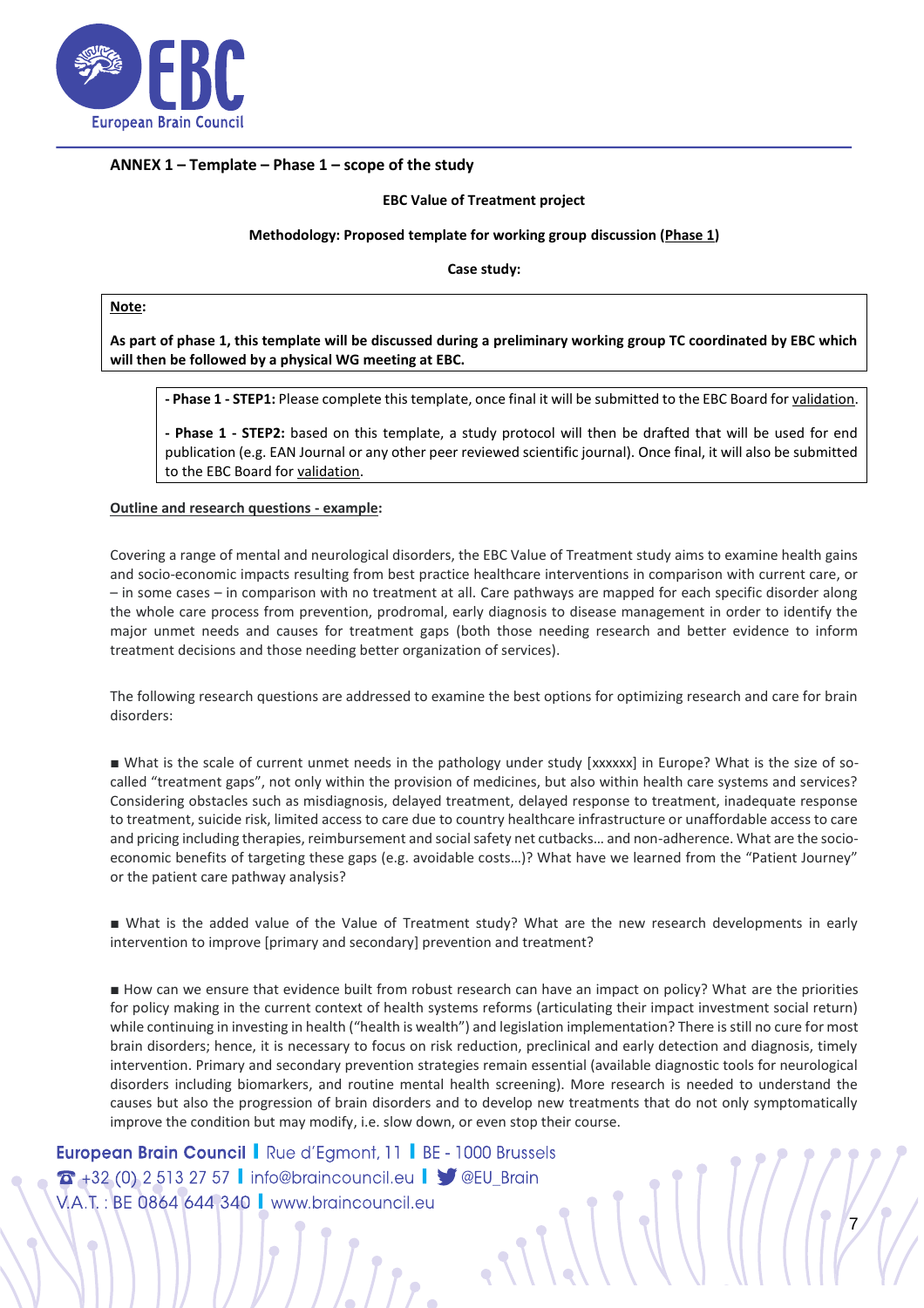

### **PLEASE COMPLETE**

#### **BACKGROUND**

| <b>STUDY TITLE:</b> |
|---------------------|
|                     |

**ABSTRACT:**

**Background and objectives:**

**Discussion:** 

**Key words:** 

 $\bigcirc$ 

| <b>WORKING GROUP COMPOSITION</b> |                |              |            |              |                      |  |  |  |
|----------------------------------|----------------|--------------|------------|--------------|----------------------|--|--|--|
| Name                             | <b>Surname</b> | Affiliation* | Capacity** | Expertise*** | <b>Email Address</b> |  |  |  |
|                                  |                |              |            |              |                      |  |  |  |
|                                  |                |              |            |              |                      |  |  |  |
|                                  |                |              |            |              |                      |  |  |  |
|                                  |                |              |            |              |                      |  |  |  |
|                                  |                |              |            |              |                      |  |  |  |
|                                  |                |              |            |              |                      |  |  |  |
|                                  |                |              |            |              |                      |  |  |  |
|                                  |                |              |            |              |                      |  |  |  |
|                                  |                |              |            |              |                      |  |  |  |

**\*If applicable, please indicate the EBC organization/industry partner you belong to**

**\*\* 1 leader, 1 secretary should be nominated. In addition 1 industry representative, 1 patient representative and experts can be included. Preferably, the working group should not exceed 8 members.** 

**\*\*\* Clinician, health economist, epidemiologist, etc.**

| <b>HEALTH ECONOMIC EXPERTISE</b>                                                                                                                                                                                                                                                                                 |                             |
|------------------------------------------------------------------------------------------------------------------------------------------------------------------------------------------------------------------------------------------------------------------------------------------------------------------|-----------------------------|
| Do you have already health economic experts within the working group that can work on the economic<br>evaluation (under the guidance of identified external academic institution)?<br>If yes, please specify who they are and the type of involvement they would be willing to have in the<br>economic analysis: | $\sqcap$ Yes<br>$\sqcap$ No |
| If no, do you need support from an external academic institution in undertaking the economic<br>evaluation? If you do not need support from an external academic institution, please specify who will<br>be responsible for the economic evaluation:                                                             | $\Box$ Yes<br>$\sqcap$ No   |

**European Brain Council | Rue d'Egmont, 11 | BE - 1000 Brussels** 8 **T** +32 (0) 2 513 27 57 l info@braincouncil.eu l ● @EU\_Brain V.A.T.: BE 0864 644 340 | www.braincouncil.eu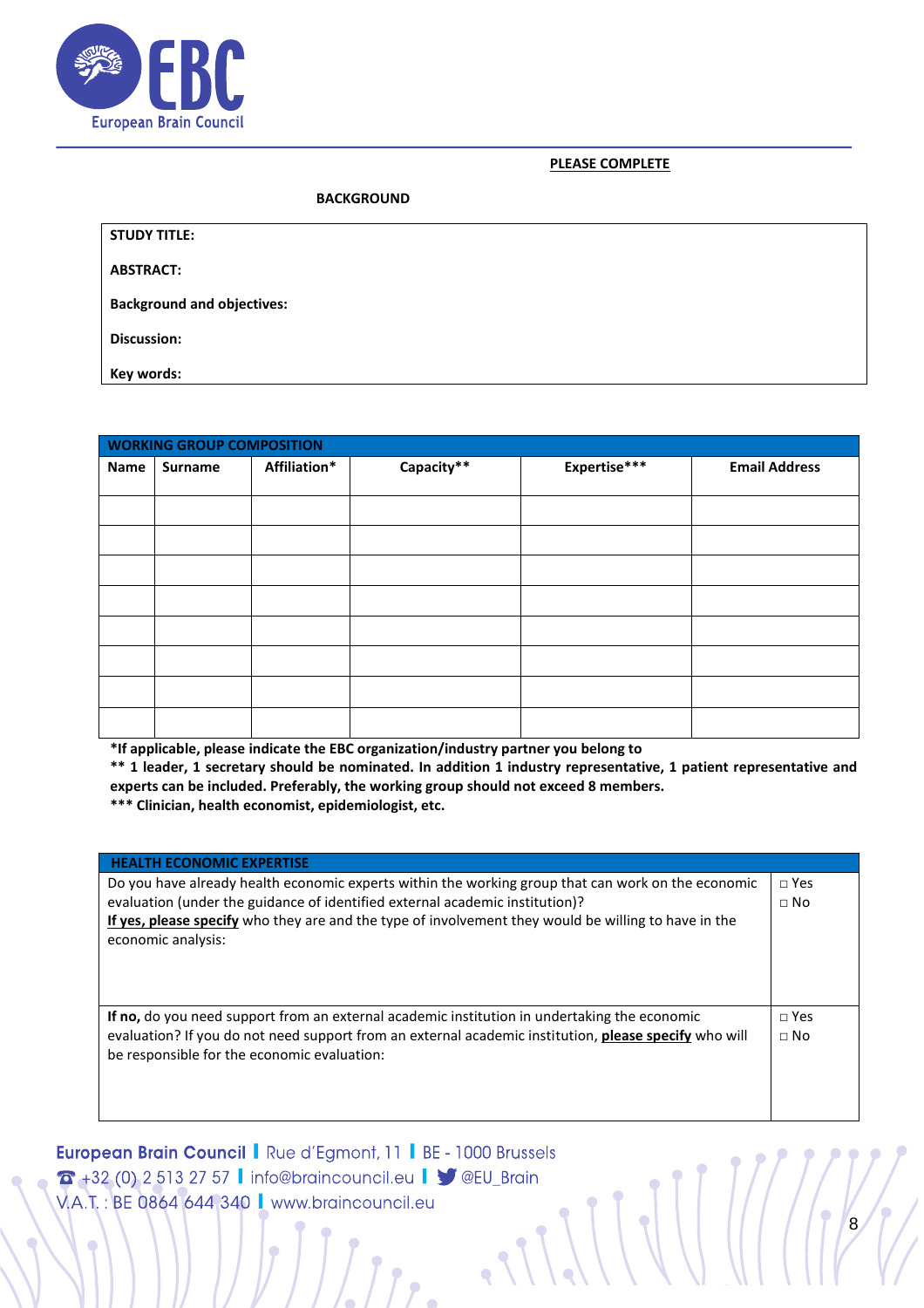

#### **CARE MODELLING/CARE PATHWAY ANALYSIS**

**OBJECTIVE of this section is to identify some descriptors of the clinical intervention(s) addressed in the case study in relation to the care pathway services.** 

| 1 CARE PATHWAY SERVICES - it includes (please select more than one option where appropriate): |        |                                                                                                                                                                                                           |  |  |  |  |
|-----------------------------------------------------------------------------------------------|--------|-----------------------------------------------------------------------------------------------------------------------------------------------------------------------------------------------------------|--|--|--|--|
| Component                                                                                     |        | Description (please indicate the following descriptors for each service:<br>- Health care setting (for some suggestion see list note 1)<br>- Population descriptors (for some suggestion see list note 2) |  |  |  |  |
| Prevention                                                                                    | □      |                                                                                                                                                                                                           |  |  |  |  |
| Screening/Prodromal/Early<br><b>Diagnosis</b>                                                 | $\Box$ |                                                                                                                                                                                                           |  |  |  |  |
| <b>Care and Treatment</b>                                                                     | $\Box$ |                                                                                                                                                                                                           |  |  |  |  |
| <b>Rehabilitation</b>                                                                         | □      |                                                                                                                                                                                                           |  |  |  |  |
| End-stage Management/<br>suicide risk prevention                                              | $\Box$ |                                                                                                                                                                                                           |  |  |  |  |
| Other                                                                                         | □      |                                                                                                                                                                                                           |  |  |  |  |

#### **Note 1, HEALTH CARE SETTING:**

Primary Care; Community Care home and social care; Hospital: general hospital, psychiatric hospital, specialist care; Tertiary Care: Reference (academic) Networks or Excellence Centers at national and European level; Nursing Home; Pharmacies; Work, occupational health; Rehabilitation Disability and rehabilitation Centre

### **Note 2, POPULATION DESCRIPTORS:**

General population, chronic patients, high-risk patients, high complexity patients, age and disease stage (mild moderate or severe), socially emarginated people.

**Please choose the Care pathway service that you want to include in the economic Evaluation. The others that you have indicated will still be considered but on a qualitative level to build the integrated model of care.** 

### **ECONOMIC MODELLING**

 $\frac{1}{2}$ 

**OBJECTIVE OF THE ECONOMIC MODELLING: To compare the socio-economic impact of different healthcare scenarios. Please define the scenarios you would like to include, see below:**

**1 APPROPRIATE TREATMENT(S) - they include (please select more than one option where appropriate):**

### **(a) Medical treatment(s) already available in practice**

If yes, please report here the three best practices you may want to value (please rank them in order of priority) 1: …………………………. 2:

**European Brain Council | Rue d'Egmont, 11 | BE - 1000 Brussels**  $\sigma$  +32 (0) 2 513 27 57 | info@braincouncil.eu |  $\blacktriangleright$  @EU\_Brain VA.T.: BE 0864 644 340 | www.braincouncil.eu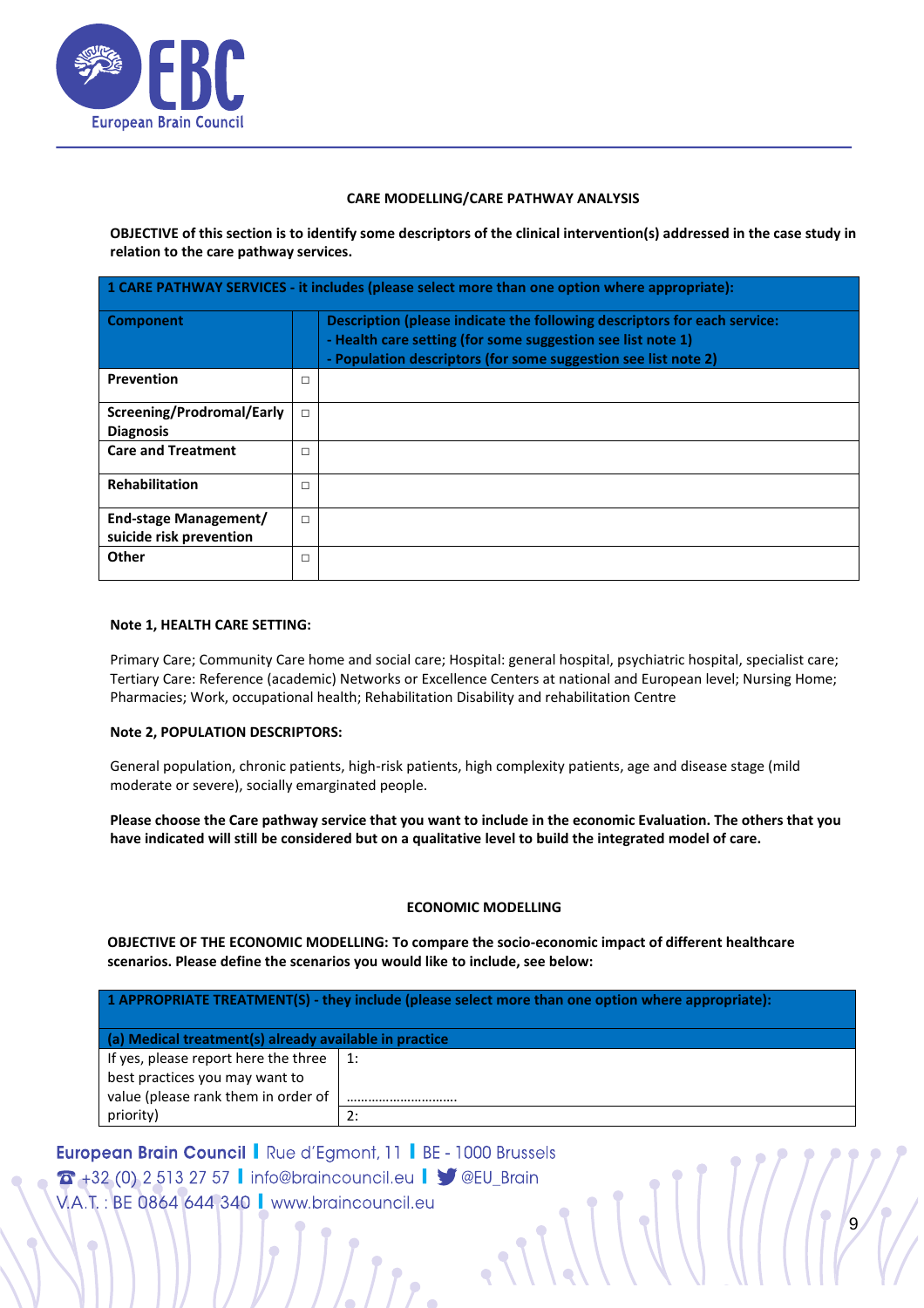

| Note: Considering the time and<br>budget constraints we may decide |                                                                                        |                           |  |  |  |  |
|--------------------------------------------------------------------|----------------------------------------------------------------------------------------|---------------------------|--|--|--|--|
| to focus our attention on a limited                                | 3:                                                                                     |                           |  |  |  |  |
| number of interventions.                                           |                                                                                        |                           |  |  |  |  |
|                                                                    |                                                                                        |                           |  |  |  |  |
| (b) Coordinated care services already available in practice        |                                                                                        |                           |  |  |  |  |
| If yes, please report here the three                               | 1:                                                                                     |                           |  |  |  |  |
| best practices you may want to                                     |                                                                                        |                           |  |  |  |  |
| value (please rank them in order of                                |                                                                                        |                           |  |  |  |  |
| priority)                                                          | 2:                                                                                     |                           |  |  |  |  |
| Note: Considering the time and<br>budget constraints we may decide |                                                                                        |                           |  |  |  |  |
| to focus our attention on a limited                                | <br>3:                                                                                 |                           |  |  |  |  |
| number of interventions.                                           |                                                                                        |                           |  |  |  |  |
|                                                                    |                                                                                        |                           |  |  |  |  |
|                                                                    | (c) Hypothetical intervention(s) (not available in practice yet)                       |                           |  |  |  |  |
|                                                                    |                                                                                        |                           |  |  |  |  |
| If yes, please specify:                                            |                                                                                        |                           |  |  |  |  |
|                                                                    |                                                                                        |                           |  |  |  |  |
|                                                                    |                                                                                        |                           |  |  |  |  |
|                                                                    | 2 COMPARATOR(S) - they include (please select more than one option where appropriate): |                           |  |  |  |  |
| <b>Current care:</b>                                               | if current care is your comparator, please specify:                                    |                           |  |  |  |  |
|                                                                    |                                                                                        |                           |  |  |  |  |
|                                                                    |                                                                                        |                           |  |  |  |  |
| Non treatment:                                                     | if non-treatment is your comparator, it would be defined as:                           |                           |  |  |  |  |
|                                                                    | Missed (or delays in diagnosis)                                                        | $\sqcap$ Yes<br>$\Box$ No |  |  |  |  |
|                                                                    | Lack (or delays in treatment)                                                          | $\Box$ Yes<br>$\Box$ No   |  |  |  |  |
|                                                                    | Inappropriate treatment                                                                | $\sqcap$ Yes<br>$\Box$ No |  |  |  |  |
|                                                                    | Non-adherence to treatment                                                             | $\Box$ Yes<br>$\Box$ No   |  |  |  |  |
|                                                                    | Other, please specify:                                                                 | $\Box$ Yes<br>$\Box$ No   |  |  |  |  |

| <b>SUGGESTED OUTCOMES FOR THE</b><br><b>ECONOMIC EVALUATION:</b>         | For each outcome do you have access to<br>data related to | If you have data, please specify if<br>you can access:<br><b>Published evidence (PE);</b><br>Secondary data (SD) - national<br>registries, administrative data,<br>surveys, RCTs, etc;<br><b>Expert opinion (EO)</b> |
|--------------------------------------------------------------------------|-----------------------------------------------------------|----------------------------------------------------------------------------------------------------------------------------------------------------------------------------------------------------------------------|
| <b>Costs</b>                                                             |                                                           |                                                                                                                                                                                                                      |
| NHS - Tests, Hospitalisation,<br>emergency services, medications,        | Interventions?<br>$\Box$ Yes<br>$\sqcap$ No               | $\sqcap$ PE<br>$\sqcap$ SD<br>$\Box$ EO                                                                                                                                                                              |
| visits with specialists, GP visits,<br>etc                               | Current care?<br>$\Box$ No<br>$\sqcap$ Yes                | $\Box$ SD<br>$\sqcap$ PE<br>$\Box$ EO                                                                                                                                                                                |
|                                                                          | <b>Non-treatment?</b> $\sqcap$ Yes<br>$\sqcap$ No         | $\sqcap$ PE<br>$\Box$ SD<br>$\Box$ EO                                                                                                                                                                                |
| Would this be applicable for your<br>case study? $\Box$ Yes<br>$\Box$ No |                                                           |                                                                                                                                                                                                                      |

**European Brain Council | Rue d'Egmont, 11 | BE - 1000 Brussels** 10 3 +32 (0) 2 513 27 57 | info@braincouncil.eu | 9 @EU\_Brain V.A.T.: BE 0864 644 340 | www.braincouncil.eu

 $l_{\bullet}$ 

 $\overline{\phantom{0}}$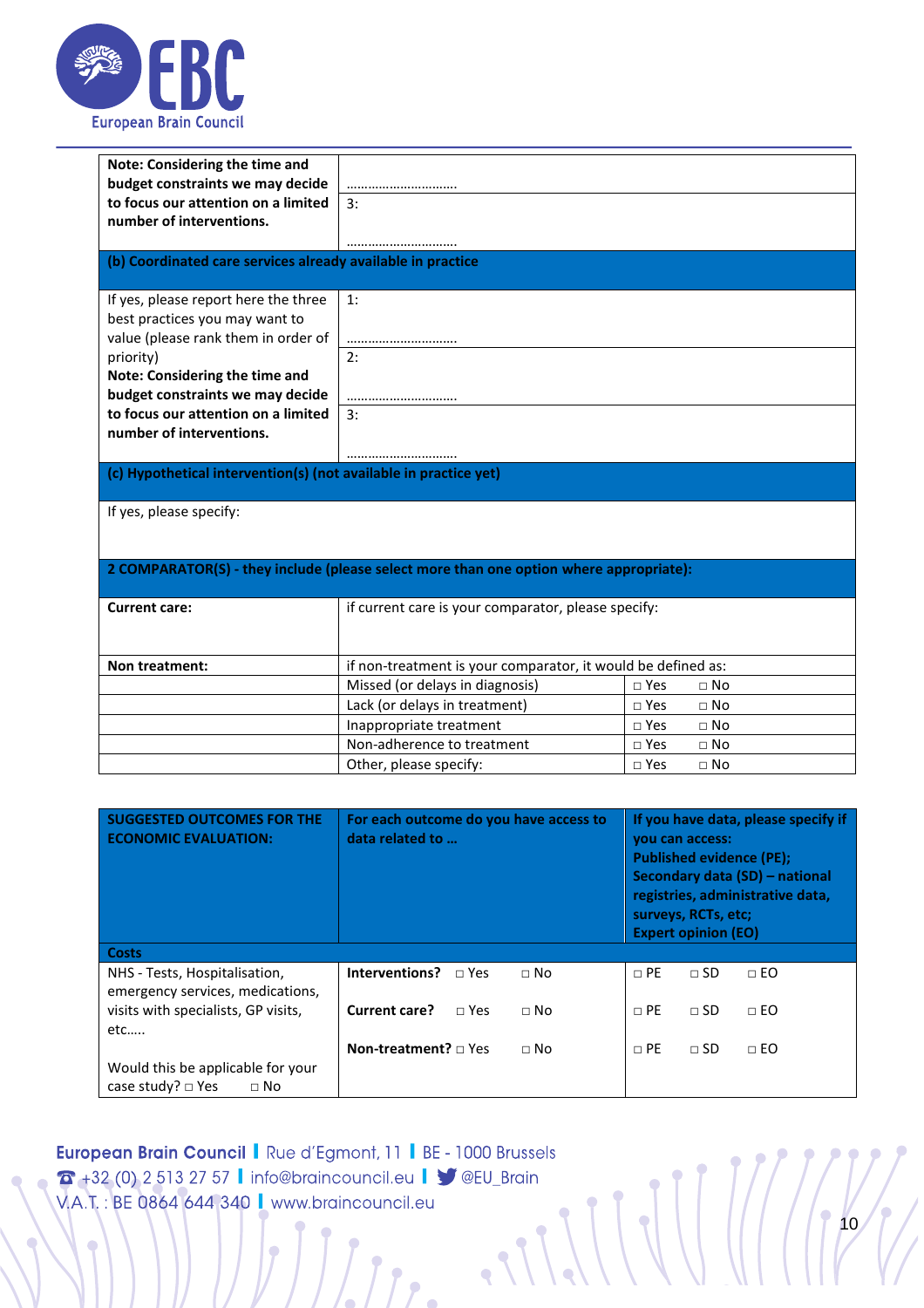

| Social Services - long-term<br>care/nursing homes, etc                     | Interventions?<br>$\sqcap$ Yes     | $\sqcap$ No | $\sqcap$ PE | $\sqcap$ SD | $\Box$ EO |
|----------------------------------------------------------------------------|------------------------------------|-------------|-------------|-------------|-----------|
|                                                                            | Current care?<br>$\Box$ Yes        | $\sqcap$ No | $\sqcap$ PF | $\sqcap$ SD | $\Box$ EO |
| Would this be applicable for your<br>case study? $\Box$ Yes<br>$\sqcap$ No | <b>Non-treatment?</b> $\sqcap$ Yes | $\sqcap$ No | $\Box$ PE   | $\sqcap$ SD | $\Box$ EO |
| Productivity at work                                                       | Interventions?<br>$\sqcap$ Yes     | $\sqcap$ No | $\Box$ PE   | $\sqcap$ SD | $\Box$ EO |
| Would this be applicable for your<br>case study? $\Box$ Yes<br>$\sqcap$ No | Current care?<br>$\sqcap$ Yes      | $\sqcap$ No | $\sqcap$ PE | $\sqcap$ SD | $\Box$ EO |
|                                                                            | <b>Non-treatment?</b> $\sqcap$ Yes | $\sqcap$ No | $\Box$ PE   | $\sqcap$ SD | $\Box$ EO |

| <b>SUGGESTED OUTCOMES FOR THE</b><br><b>ECONOMIC EVALUATION:</b>               | For each outcome do you have access to<br>data related to  (to be detailed per<br>country by the working group) |           |           | If you have data, please<br>specify if you can access:<br>Published evidence (PE);<br>Secondary data (SD) -<br>national registries,<br>administrative data,<br>surveys, RCTs, etc; Expert<br>opinion (EO) |                 |  |
|--------------------------------------------------------------------------------|-----------------------------------------------------------------------------------------------------------------|-----------|-----------|-----------------------------------------------------------------------------------------------------------------------------------------------------------------------------------------------------------|-----------------|--|
| <b>Effectiveness</b>                                                           |                                                                                                                 |           |           |                                                                                                                                                                                                           |                 |  |
| Mortality                                                                      | Interventions, $\square$ Yes                                                                                    | $\Box$ No | $\Box$ PE | $\square$ SD                                                                                                                                                                                              | $\square$<br>EO |  |
| Would this outcome be applicable for                                           |                                                                                                                 |           |           |                                                                                                                                                                                                           |                 |  |
| your case study? □ Yes<br>$\Box$ No                                            | $\square$ Yes<br>Current care,                                                                                  | $\Box$ No | $\Box$ PE | $\square$ SD                                                                                                                                                                                              | $\Box$ EO       |  |
|                                                                                |                                                                                                                 |           |           |                                                                                                                                                                                                           |                 |  |
|                                                                                | Non-treatment, $\square$ Yes                                                                                    | $\Box$ No | $\Box$ PE | $\square$ SD                                                                                                                                                                                              | $\Box$ EO       |  |
| Disability                                                                     | Interventions, <b>D</b> Yes                                                                                     | $\Box$ No | $\Box$ PE | $\square$ SD                                                                                                                                                                                              | $\square$<br>EO |  |
| Would this be applicable for your case<br>study? □ Yes<br>$\sqcap$ No          | Current care,<br>$\Box$ Yes                                                                                     | $\Box$ No | $\Box$ PE | $\square$ SD                                                                                                                                                                                              | $\Box$ EO       |  |
|                                                                                | Non-treatment, $\Box$ Yes                                                                                       | $\Box$ No | $\Box$ PE | $\square$ SD                                                                                                                                                                                              | $\Box$ EO       |  |
| Comorbidities - Presence of, their                                             |                                                                                                                 | $\Box$ No | $\Box$ PE | $\square$ SD                                                                                                                                                                                              | $\Box$ EO       |  |
| socio economic burden                                                          |                                                                                                                 |           |           |                                                                                                                                                                                                           |                 |  |
| Would this be applicable for your case                                         | Current care,<br>$\Box$ Yes                                                                                     | $\Box$ No | $\Box$ PE | $\square$ SD                                                                                                                                                                                              | $\square$<br>EO |  |
| study? □ Yes<br>$\Box$ No                                                      |                                                                                                                 |           |           |                                                                                                                                                                                                           |                 |  |
|                                                                                | Non-treatment, $\Box$ Yes                                                                                       | $\Box$ No | $\Box$ PE | $\square$ SD                                                                                                                                                                                              | $\Box$ EO       |  |
| If yes which comorbidities would you like to consider? Please specify 2-3 max: |                                                                                                                 |           |           |                                                                                                                                                                                                           |                 |  |
|                                                                                |                                                                                                                 |           |           |                                                                                                                                                                                                           |                 |  |
| Quality of life (eg Eq5D)                                                      | Interventions, <b>D</b> Yes                                                                                     | $\Box$ No | $\Box$ PE | $\square$ SD                                                                                                                                                                                              | $\square$<br>EO |  |
|                                                                                |                                                                                                                 |           |           |                                                                                                                                                                                                           |                 |  |
| Would this be applicable for your case                                         | Current care,<br>$\Box$ Yes                                                                                     | $\Box$ No | $\Box$ PE | $\square$ SD                                                                                                                                                                                              | $\Box$ EO       |  |
| study? □ Yes<br>$\sqcap$ No                                                    |                                                                                                                 |           |           |                                                                                                                                                                                                           |                 |  |
|                                                                                | Non-treatment, $\Box$ Yes                                                                                       | $\Box$ No | $\Box$ PE | $\Box$ SD                                                                                                                                                                                                 | $\Box$ EO       |  |
| Other, please specify:                                                         | Interventions, <b>D</b> Yes                                                                                     | $\Box$ No | $\Box$ PE | $\square$ SD                                                                                                                                                                                              | $\Box$ EO       |  |
|                                                                                |                                                                                                                 |           |           |                                                                                                                                                                                                           |                 |  |
|                                                                                | Current care,<br>$\square$ Yes                                                                                  | $\Box$ No | $\Box$ PE | $\square$ SD                                                                                                                                                                                              | $\Box$ EO       |  |
|                                                                                |                                                                                                                 |           |           |                                                                                                                                                                                                           |                 |  |
|                                                                                | Non-treatment, $\square$ Yes                                                                                    | $\Box$ No | $\Box$ PE | $\square$ SD                                                                                                                                                                                              | $\Box$ EO       |  |

11 **European Brain Council | Rue d'Egmont, 11 | BE - 1000 Brussels** 3 +32 (0) 2 513 27 57 | info@braincouncil.eu | 9 @EU\_Brain V.A.T.: BE 0864 644 340 | www.braincouncil.eu

 $\bigcirc$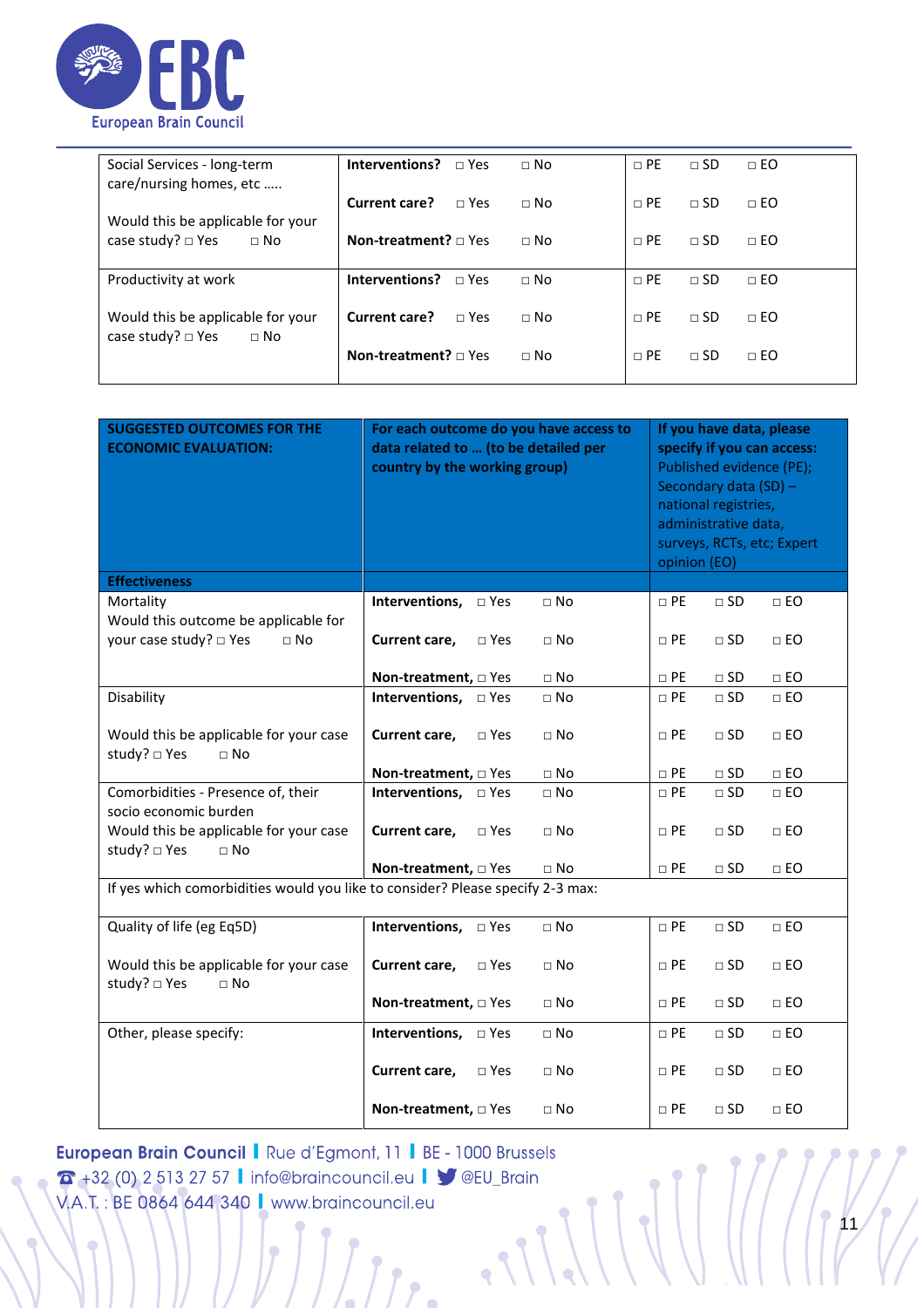

| Other, please specify:                                                                                            | <b>Interventions,</b> $\Box$ Yes |               | $\Box$ No    | $\Box$ PE | $\Box$ SD | $\Box$ EO |
|-------------------------------------------------------------------------------------------------------------------|----------------------------------|---------------|--------------|-----------|-----------|-----------|
|                                                                                                                   | Current care,                    | $\Box$ Yes    | $\Box$ No    | $\Box$ PE | $\Box$ SD | $\Box$ EO |
|                                                                                                                   | <b>Non-treatment,</b> □ Yes      |               | $\Box$ No    | $\Box$ PE | $\Box$ SD | $\Box$ EO |
| Other, please specify:                                                                                            | <b>Interventions,</b> $\Box$ Yes |               | $\Box$ No    | $\Box$ PE | $\Box$ SD | $\Box$ EO |
|                                                                                                                   | Current care,                    | $\square$ Yes | $\Box$ No    | $\Box$ PE | $\Box$ SD | $\Box$ EO |
|                                                                                                                   | <b>Non-treatment,</b> □ Yes      |               | $\square$ No | $\Box$ PE | $\Box$ SD | $\Box$ EO |
| <b>COUNTRY SETTINGS</b>                                                                                           |                                  |               |              |           |           |           |
| Which country settings you would like to consider in the evaluation? Please specify the countries you have data   |                                  |               |              |           |           |           |
| on and rank them according to priority. Note: Considering the time and budget constraints we may decide to focus  |                                  |               |              |           |           |           |
| our attention on a limited number of country settings. You may want to consider country settings where coordinate |                                  |               |              |           |           |           |
| care is already implemented in current practice vs. countries where is yet to be introduced/recently introduced.  |                                  |               |              |           |           |           |
| $1 -$                                                                                                             | $2 -$                            |               |              | 3-        |           |           |
|                                                                                                                   |                                  |               |              |           |           |           |
| $4-$                                                                                                              |                                  |               |              |           |           |           |
|                                                                                                                   | More:                            |               |              |           |           |           |

 $\bullet$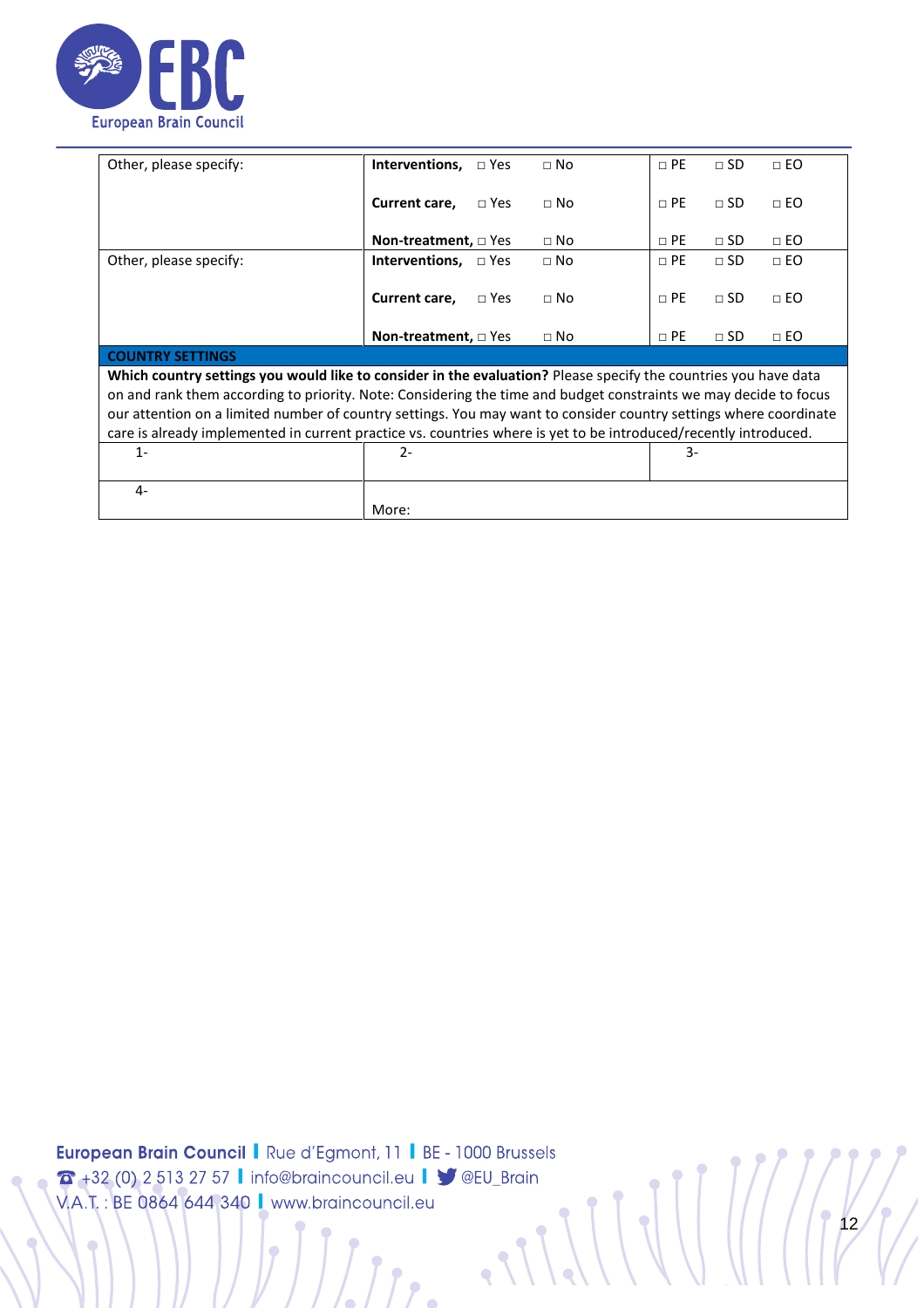

ANNEX 2 – template poster – Phase 3

# **Care pathways for people with major** depressive disorder



Rebecca Strawbridge, Roland Zahn, Jonas Eberhard, Danuta Wasserman, Ulrich Hegerl, Paolo Brambilla, Judit Balazs, Jose Caldas-de-Almeida, Paul McCrone, Andrea Ulrichsen, Spyridon Baltzis, Vladmir Carli, Ana Antunes, Giandomenico Schiena, Claudia Hastedt, Erkan Tetik, Vinciane Quoidbach, Patrice Boyer, Allan H Young

*MDD working group leal rofessor Allan YoungAffiliationCentre for Affective Disorders, Institute of Psychiatry, Psychology & Neuroscience, King's College London, London, London, 1* 

#### **Background**

M<br>of<br>w<br>in  $P \cdot T$ <br> $1 \cdot T$ <br> $2$ 

- 
- 

#### **Methods**

- 1. Care pathway analysis (objective 1):
- :
- 
- Consensus recommendations to optimisecare pathways (objective 2):<br>Based on the care pathway analysis, a modified-Delphiaproach was undertaken for attaining expert consensuson proposedrecommendations (Hidalgo Mazzei et al. . w

*min psychosociai ren*<br>s

I feel that physicians"<br>thorough evalua<br>pharn*(pharn)*<br>[]

#### **Treatment Gaps / Unmet Needs**

- Current care pathways(splitby treatment gap) averaged across data sources and countries
- 1: Rate of depression detection  $\sim$  50% episodes
- 2: Delays to detection or treatment of depression  $\sim$  1-5 years
- $3$ : Rates of treatment:  $\sim$  25-50% of patients. Low rates particularly of psychological therapy
- 4: Follow-up after treatment initiation  $\sim$  30-65% of patients seen  $\leq$  3 months
- 5: Access to secondary (psychiatric)services  $\sim$  5-25% of patients
- 6: Access to specialistmood disordersservices: Limited/nodata

#### **Recommendations**

- Consensusreached on 28 recommendations to optimisecare pathways
- tools with healthcare practice.
- 2. To improve treatment provision: The right treatment to each patient (via e.g. decision-support tools, iı<br>e<br>v
- **3. C** a side effects, screen for risk factors to indicateif more (or less) follow up needed.
- 4. Access to specialist care: Enhanced training programs for clinicians to obtain specialism, clear and more l<br>r<br>s



Quotations from project communication "Primary care should have also employed psychologist, social workers and link

*"We're 10.000 GPs short in England ... We need as much help as we can get to* deliver a caring, effective service." [GP, UK]

*depression is very importantie jection to access these services can really be*<br>damaging to the patient" [Person with lived experience, UK]

#### **Conclusions**

н

Ċ

TI<br>w

 $\bullet$ 

iom Ingelheir<br>Research Co **A** an<br>Lo NI entre at Sout<br>those of th

w



 $\frac{1}{3}$ 

**European Brain Council | Rue d'Egmont, 11 | BE - 1000 Brussels**  $\sigma$  +32 (0) 2 513 27 57 | info@braincouncil.eu |  $\blacktriangledown$  @EU\_Brain VA.T.: BE 0864 644 340 | www.braincouncil.eu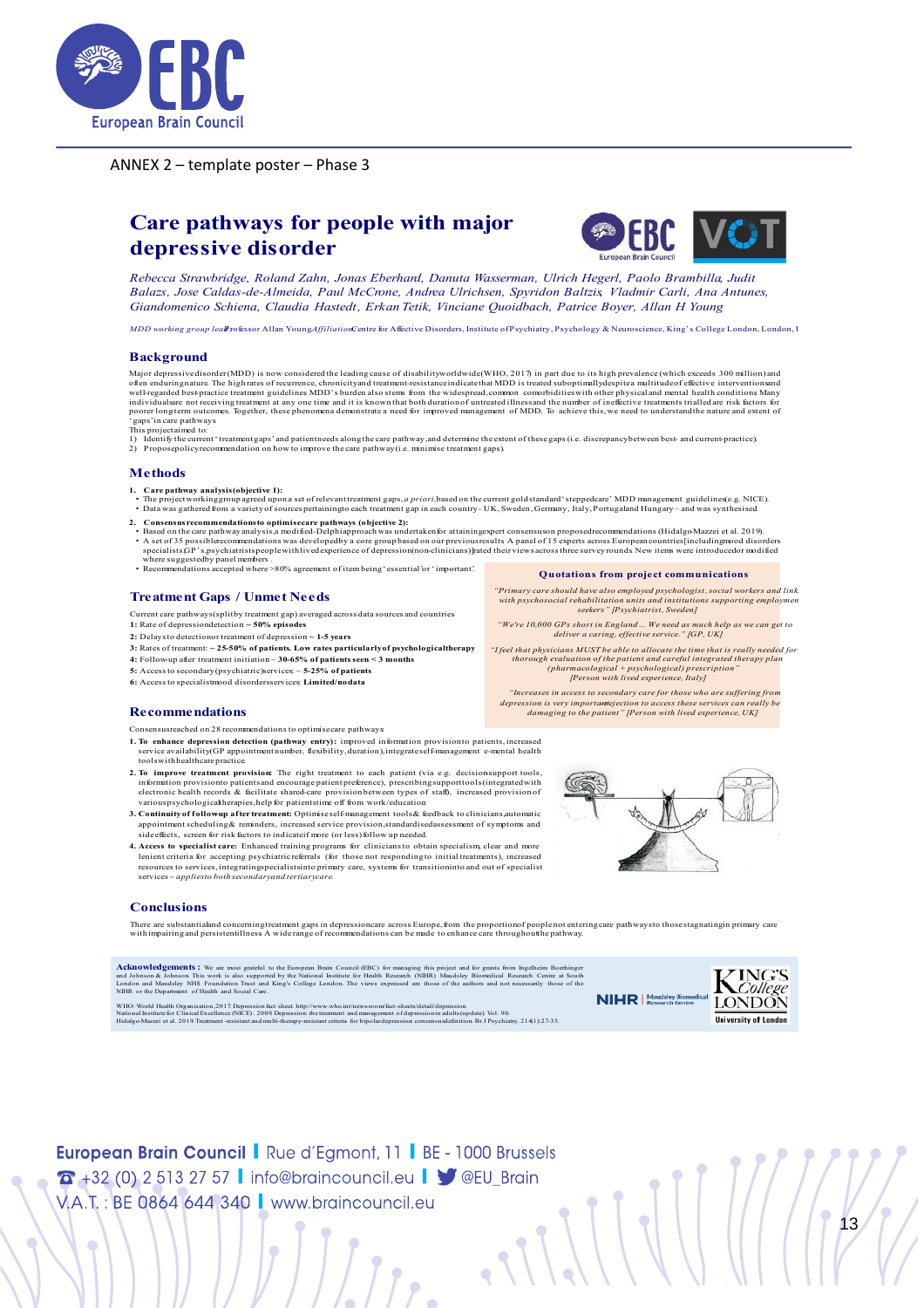

#### **ANNEX 3 – template publication manuscript – phase 3**

**VOT2 JOINT SCIENTIFIC PUBLICATIONS - TEMPLATE FOR Case Study Full Article Publication (Lead: WG Leaders and Academic Partners)**

■ European Journal of Neurology (EJN) guidelines for submission for Original

Papers [\(https://onlinelibrary.wiley.com/page/journal/14681331/homepage/ForAuthors.html\)](https://onlinelibrary.wiley.com/page/journal/14681331/homepage/ForAuthors.html)

Max. 3,500 words for original papers and max. 250 words for abstract. Six figures or tables are allowed for original articles and eight figures or tables are allowed for reviews. Additional figures may be submitted as supplementary material for publication online only at the discretion of the editor. This supplementary material must be clearly labelled as supplementary on the title page and in citations throughout the manuscript and must be uploaded as a separate file type.

> ▪ European Psychiatry guidelines for submission [https://www.cambridge.org/core/journals/european](https://www.cambridge.org/core/journals/european-psychiatry/information/instructions-contributors)[psychiatry/information/instructions-contributors](https://www.cambridge.org/core/journals/european-psychiatry/information/instructions-contributors)

Research Articles: Abstract no longer than 250 words, structured as follows: Background, Methods, Results, Conclusion. Main text should not exceed 3,500 words, with the following structure: Introduction, Methods, Results, Discussion. There is no limit on the number of figures, tables, or references.

One paper combining the care pathway analysis and the economic modelling or 2

separate papers: this will need to be specified by each Working Group (WG).

▪ In addition, possibility to publish in other specialist journals. This will need to be specified by each Working Group (WG).

- All publications will need to be referred (journal w/ citations).
- Authorship: to be determined by each Group.

| <b>INTRODUCTION</b>                                                         |  |
|-----------------------------------------------------------------------------|--|
| <b>Disease description:</b>                                                 |  |
| - definition and prevalence                                                 |  |
| - symptoms and prognosis                                                    |  |
| - Socio economic impact:                                                    |  |
| - functional and social disability                                          |  |
| - associated costs (direct and indirect if available)                       |  |
| - Statement of the challenge:                                               |  |
| e.g. there is an optimal treatment (e.g. good model of coordinated          |  |
| care/transition or continuity of care, best practice in terms of disease    |  |
| management, multidisciplinary specialist centre/specialist care service,    |  |
| early intervention,) but it is not sufficiently delivered/available         |  |
| - Study objectives:                                                         |  |
| Identify the current treatment gaps and patient needs along the care        |  |
| pathway and analyse the underlying causes & Identify/propose solutions      |  |
| addressing the treatment gaps ("Care Pathway Analysis")                     |  |
| - Evaluate the costs and burden associated with the treatment gaps and      |  |
| the socio-economic of closing/reducing them by applying the solutions       |  |
| identified/proposed ("Health Economics Study")                              |  |
| Propose policy recommendation on how to improve the care pathway            |  |
| <b>METHODS (COMBINED APPROACH)</b>                                          |  |
| 1 - CARE PATHWAY ANALYSIS incl. survey, statistical analysis                |  |
| 1. Assessment of treatment gaps (mapping) "issues" among the sites          |  |
| involved: identification of 3 to 5 treatment gaps "barriers" to care, input |  |
| from experts                                                                |  |
| 2. Literature review of treatment/care pathways including existing          |  |
| guidelines and policies review.                                             |  |

**European Brain Council | Rue d'Egmont, 11 | BE - 1000 Brussels** 14  $\sigma$  +32 (0) 2 513 27 57 | info@braincouncil.eu |  $\blacktriangleright$  @EU\_Brain V.A.T.: BE 0864 644 340 | www.braincouncil.eu

Ċ